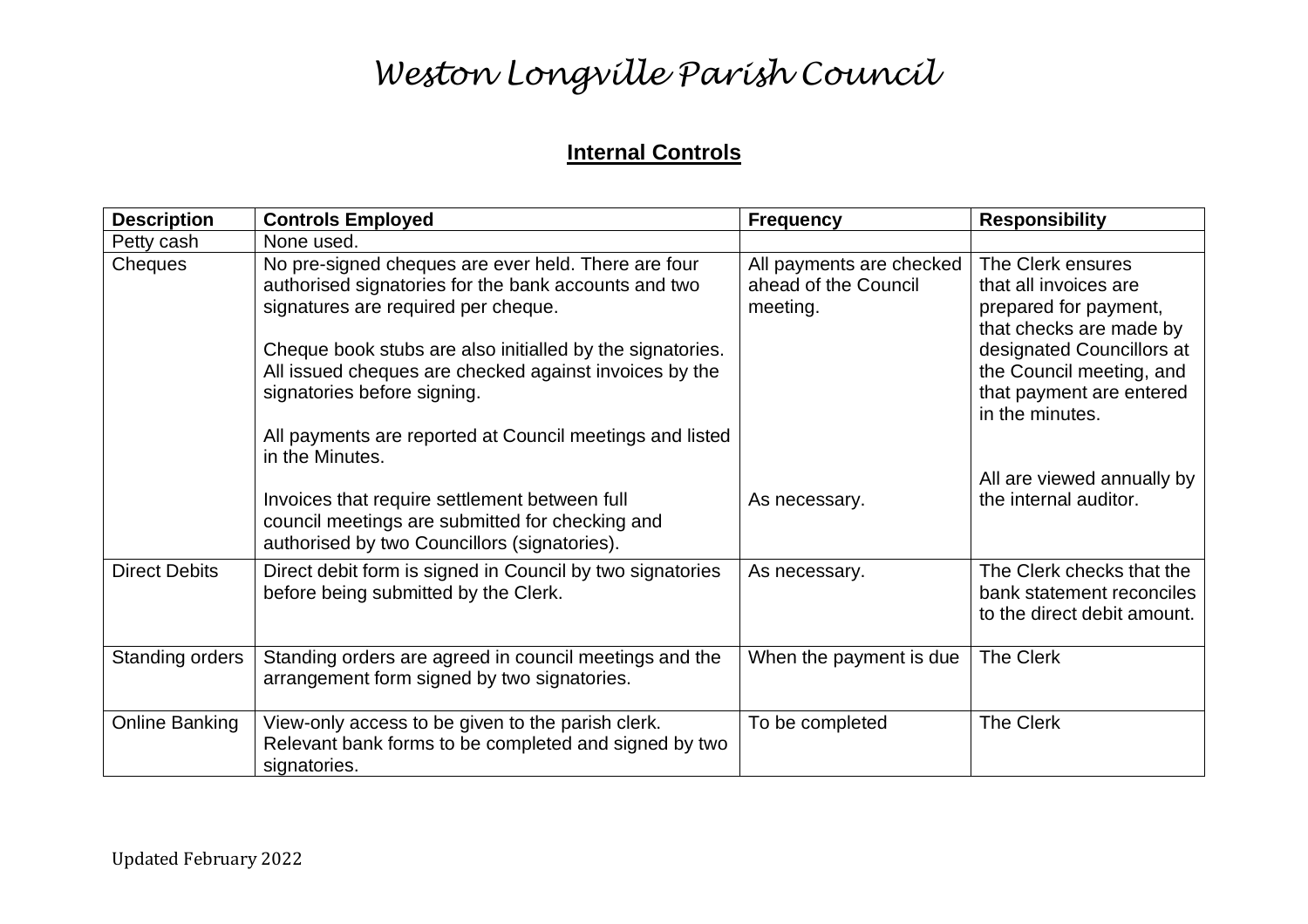| <b>Expenses</b>               | Councillors and the clerk can claim expenses including<br>travel expenses, upon production of a receipt or invoice.<br>Where possible, claims require prior authorisation by the<br>Council.<br>Any claim for expenses must be submitted to the Clerk<br>ten days before the meeting it is to be authorised at. | With agreement at<br>council meetings. | It is the clerk's<br>responsibility to check<br>councillor claims.<br>Claims by the clerk to be<br>agreed to council. |
|-------------------------------|-----------------------------------------------------------------------------------------------------------------------------------------------------------------------------------------------------------------------------------------------------------------------------------------------------------------|----------------------------------------|-----------------------------------------------------------------------------------------------------------------------|
| Pre-authorised<br>expenditure | The Clerk has authority to incur any item of<br>expenditure up to £500.<br>Any two of the Chairman, the Vice Chairman and the<br>Clerk have the authority to incur any expenditure up to<br>£750 where it is in their view necessary or desirable to<br>act without delay.                                      | As required                            | The Clerk                                                                                                             |
|                               | The Chairman's allowance is to be used at the discretion<br>of the Chairman.                                                                                                                                                                                                                                    | As required                            | The Chairman                                                                                                          |
| <b>Bank Account</b>           | The Parish Council has two bank accounts with Lloyds<br>Bank: a standard account and a ring fenced account<br>containing community benefit monies. Payments are<br>made from the current account.                                                                                                               | Monthly.                               | The Clerk                                                                                                             |
|                               | Balances are provided to Council when it meets.                                                                                                                                                                                                                                                                 | Five times per year.                   | The Clerk                                                                                                             |
|                               | Bank accounts are checked by the Internal Auditor<br>and submitted on the Annual Return to the External<br>Auditor.                                                                                                                                                                                             | Annually                               | Internal auditor                                                                                                      |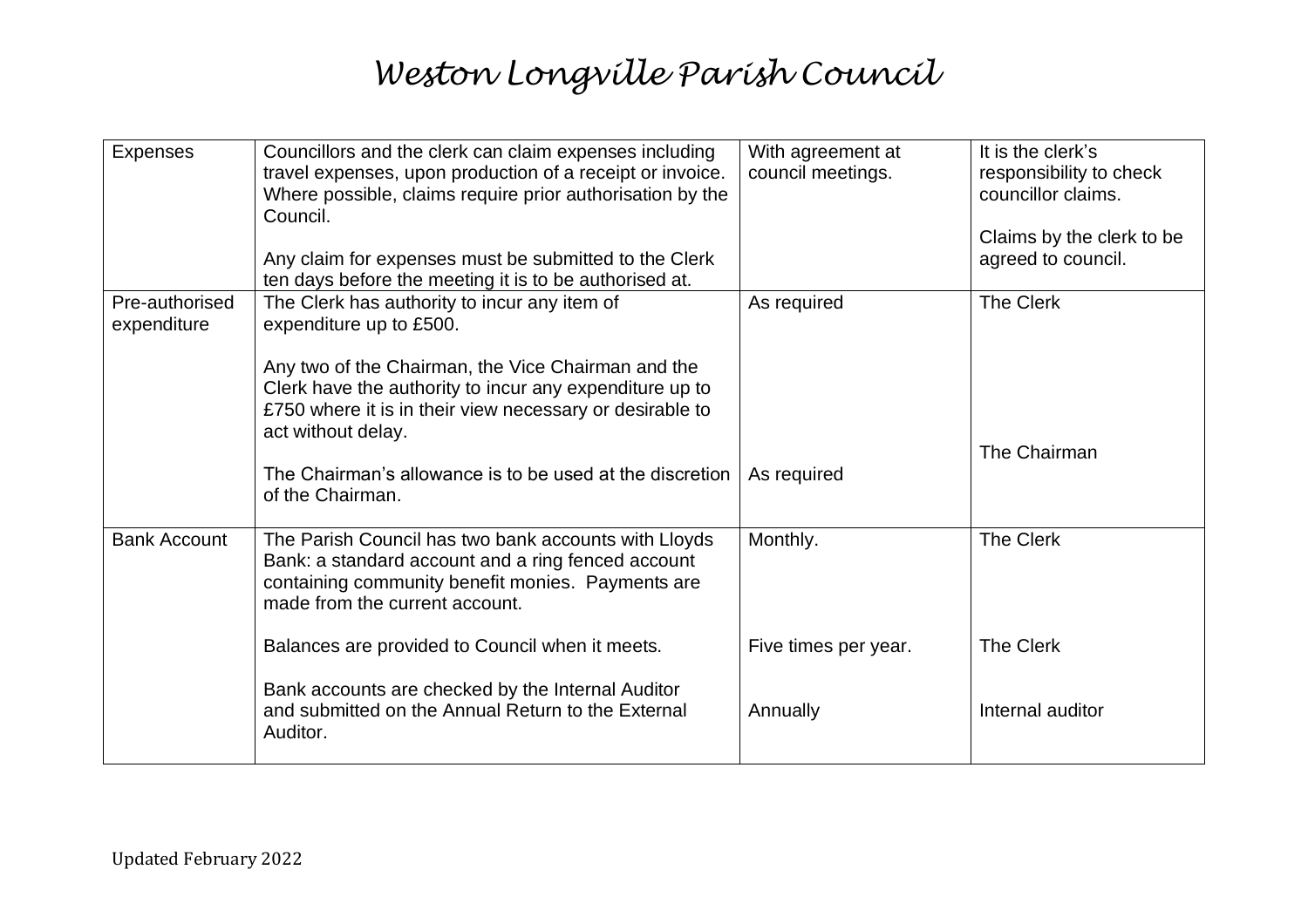| Salary                        | Salary scales agreed annually by Council in<br>accordance with National Association of Local<br>Councils and calculated pro rata to agreed hours<br>worked per 37 hour week (currently 4 hours per week for<br>the Clerk). A payroll provider is employed to ensure<br>that accurate deductions for Tax and NI are made.<br>The salary is paid quarterly by standing order and is<br>reviewed each year at the May meeting. | Annually                           | The Clerk/Councillors.        |
|-------------------------------|-----------------------------------------------------------------------------------------------------------------------------------------------------------------------------------------------------------------------------------------------------------------------------------------------------------------------------------------------------------------------------------------------------------------------------|------------------------------------|-------------------------------|
| <b>VAT</b>                    | VAT is claimed from HMRC to current guidelines.                                                                                                                                                                                                                                                                                                                                                                             | As necessary.                      | The Clerk                     |
| Invoicing                     | All work carried out on behalf of the Parish Council is<br>authorised before either by a contract or by a firm<br>quotation. All invoices are paid in council meetings and<br>are checked by a designated Councillor (see cheques)                                                                                                                                                                                          | Quarterly                          | The Clerk and signatories     |
| <b>Bank</b><br>Reconciliation | Monthly reconciliation between bank statements<br>and the accounts are carried out by the Clerk to ensure<br>accuracy.<br>Seen by the internal auditor before audit sign off.                                                                                                                                                                                                                                               | <b>Monthly</b><br>Annually         | The Clerk<br>Internal auditor |
|                               |                                                                                                                                                                                                                                                                                                                                                                                                                             |                                    |                               |
| <b>Internal Audit</b>         | The Internal Auditor reviews procedures and makes spot<br>checks on financial payments and provides a written<br>report to council.                                                                                                                                                                                                                                                                                         | Annually                           | Internal auditor              |
| Insurance                     | Insurance is renewed annually by the clerk and agreed<br>by councillors.                                                                                                                                                                                                                                                                                                                                                    | Annually or when assets<br>change. | <b>Clerk and councillors</b>  |